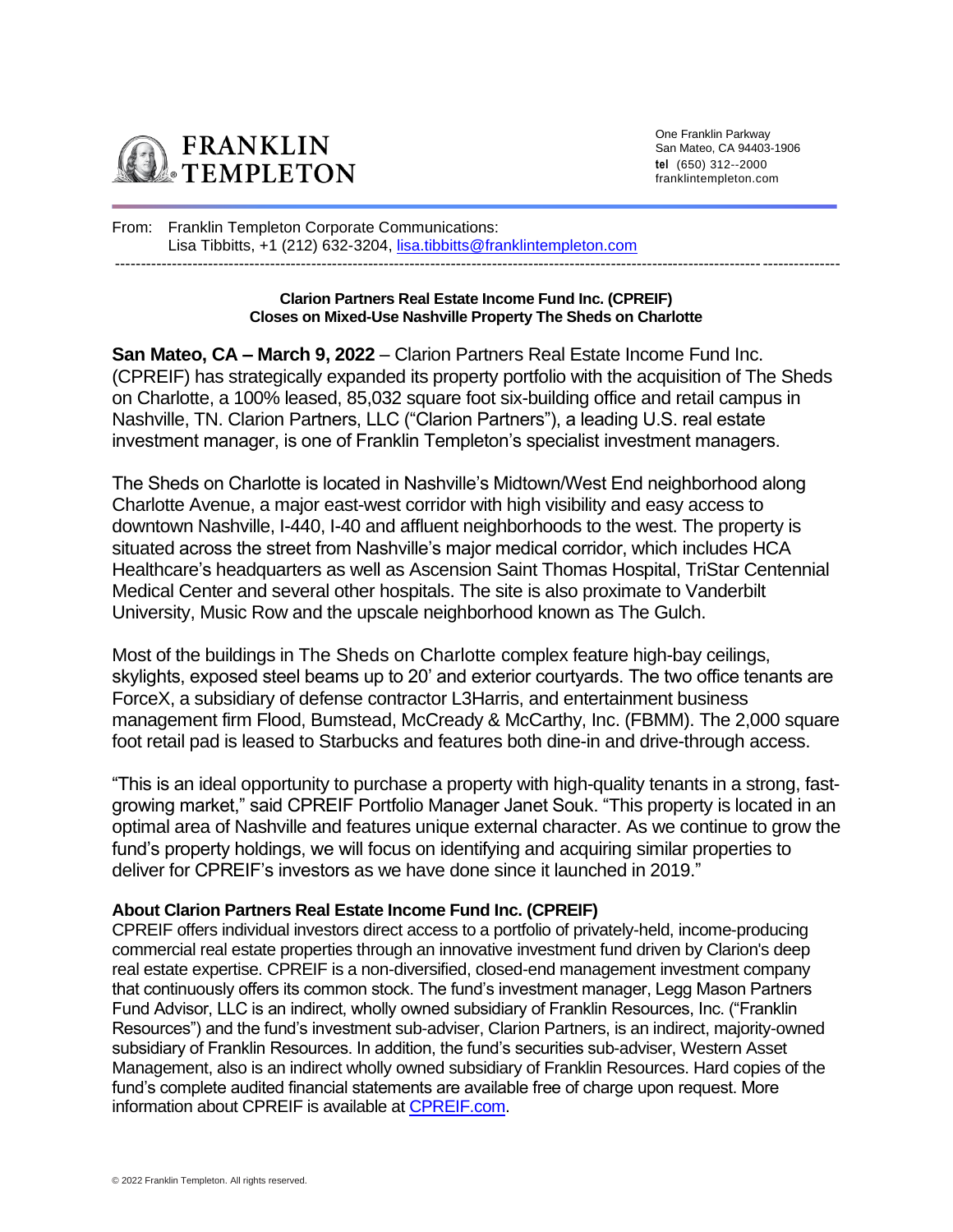# **About Clarion Partners**

Clarion Partners, an SEC registered investment adviser with FCA-authorized and FINRA member affiliates, has been a leading U.S. real estate investment manager for more than 39 years. Headquartered in New York, the firm maintains strategically located offices across the United States and Europe. With \$71 billion in total assets under management, Clarion Partners offers a broad range of real estate strategies across the risk/return spectrum to its more than 500 domestic and international institutional investors. More information about the firm is available at [www.clarionpartners.com.](https://www.clarionpartners.com/Pages/default.aspx)

## **About Franklin Templeton**

Franklin Resources, Inc. [NYSE:BEN] is a global investment management organization with subsidiaries operating as Franklin Templeton and serving clients in over 155 countries. Franklin Templeton's mission is to help clients achieve better outcomes through investment management expertise, wealth management and technology solutions. Through its specialist investment managers, the company offers boutique specialization on a global scale, bringing extensive capabilities in equity, fixed income, multi-asset solutions and alternatives. With offices in more than 30 countries and approximately 1,300 investment professionals, the California-based company has 75 years of investment experience and over \$1.5 trillion in assets under management as of January 31, 2022. For more information, please visi[t franklinresources.com](https://urldefense.proofpoint.com/v2/url?u=http-3A__franklinresources.com&d=DwMFAg&c=PMBNytmjBbkRgFcdMTUT4Q&r=SrT8MG32j5MCV8Aj535r_SzAcgdJljlot_fvUr_dKbg&m=KLR-45kBbVSsTnKxXLonAZIETjbPc20gPiDvmmySALw&s=WihpbNQQcljcfNcxobHbAyJWlDS3RSXbelilO-lWCHk&e=) and follow us on [LinkedIn,](https://www.linkedin.com/company/franklin-templeton/) [Twitter](https://twitter.com/FTI_US) and [Facebook.](https://www.facebook.com/franklintempleton/)

## Investment Risks

The Fund is recently organized, with a limited history of operations. An investment in the Fund involves a considerable amount of risk. The Fund is designed primarily for long-term investors, and an investment in the Fund should be considered illiquid. Shareholders may not be able to sell their shares in the Fund at all or at a favorable price. Fixed income securities involve interest rate, credit, inflation and reinvestment risks. As interest rates rise, the value of fixed income securities fall. Highyield bonds possess greater price volatility, illiquidity and possibility of default. The Fund's investments are highly concentrated in real estate investments, and therefore will be subject to the risks typically associated with real estate, including but not limited to local, state, national or international economic conditions; including market disruptions caused by regional concerns, political upheaval, sovereign debt crises and other factors. Asset-backed, mortgage-backed or mortgagerelated securities are subject to prepayment and extension risks. The Fund and/or its subsidiaries employ leverage, which increases the volatility of investment returns and subjects the Fund to magnified losses if an underlying fund's investments decline in value. The Fund may use derivatives, such as options and futures, which can be illiquid, may disproportionately increase losses, and have a potentially large impact on Fund performance.

## Liquidity Considerations

**The Fund should be viewed as a long-term investment, as it is inherently illiquid and suitable only for investors who can bear the risks associated with the limited liquidity of the Fund. Limited liquidity is provided to shareholders only through the Fund's quarterly repurchase offers for no more than 5% of the Fund's shares outstanding at net asset value. There is no guarantee these repurchases will occur as scheduled, or at all. Shares will not be listed on a public exchange, and no secondary market is expected to develop.**

*Before investing, carefully consider a Fund's investment objectives, risks, charges and expenses. You can find this and other information in each prospectus, or summary prospectus, if available, at www.leggmason.com. Please read it carefully.*